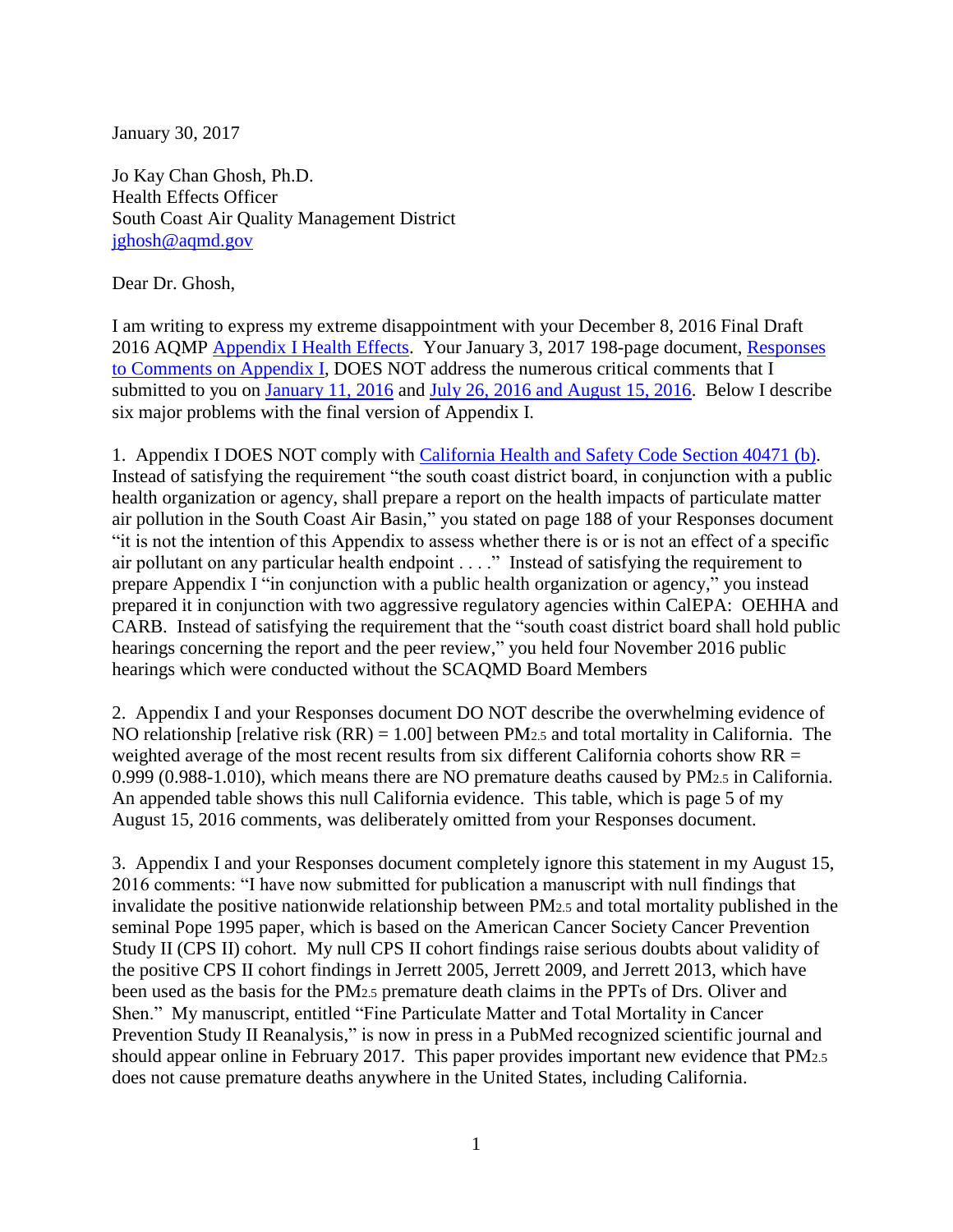4. Appendix I and the [2016 AQMP SES Report](http://www.aqmd.gov/home/library/clean-air-plans/air-quality-mgt-plan/socioeconomic-analysis) rely heavily the PM2.5-mortality publications by Dr. Michael Jerrett and his co-authors. You have co-authored with Jerrett seven air pollution related publications during 2011-2016. This co-authorship raises serious doubts about your objectivity, particularly since you have ignored null PM2.5-mortality results and have ignored my challenges to the validity of the Jerrett publications. On November 11, 2016 I made a [US Office](http://scientificintegrityinstitute.org/ORIJerrett111116.pdf)  [of Research Integrity allegation](http://scientificintegrityinstitute.org/ORIJerrett111116.pdf) that Jerrett 2013 falsified and exaggerated the relationship between PM2.5 and total mortality in California. An ORI Investigator agreed that the Jerrett 2013 results "do not provide evidence that air pollution is directly responsible for mortality." My US ORI allegation and a table showing NO PM2.5-mortality relationship in California are appended.

5. Appendix I does not describe the ACTUAL human exposures to PM2.5, ozone, and NOx in the SCAB. The human exposures to these pollutants are much lower than the ambient levels recorded at SCAQMD monitors and the average human exposures are well below the level of measurable health effects for these air pollutants. SCAQMD Board Members and SCAB residents must be informed of their actual exposures to pollutants. Furthermore, they must be informed that these levels are well below the corresponding US EPA NAAQS.

6. Appendix I provides no context regarding the impact of air pollution and other risk factors on the overall health of SCAB residents. An appended table shows low 2014 age-adjusted death rates from all causes, all cancer, and all respiratory disease in California and the SCAB. These death rates are among the lowest in the United States and the World. This table, which is page 6 of my August 15, 2016 comments, was deliberately omitted from your Responses document.

If the 2016 AQMP is approved by the SCAQMD Board on February 3, 2017, I will make a strong case to the new US EPA Administrator, the US House Science Committee, the US House Energy Committee, and the US Senate Environment Committee that the AQMP should not be implemented because it is NOT justified on a scientific or public health basis. Also, I will make a strong case to business and taxpayer groups in Southern California that the 2016 AQMP is scientifically unjustified and should not be funded. Many concerned scientists like myself are doing everything we can to stop SCAQMD from implementing new unjustified environmental regulations in Southern California, as part of a national effort to reduce unjustified regulations.

Finally, I am sending this email letter to all UCLA School of Public Health faculty members who have been involved with SCAQMD and/or with your 2011 Ph.D. in Epidemiology. I request that these faculty members assess my above comments and inform SCAQMD whether they believe the 2016 AQMP is justified on a public health basis. These faculty members are directly responsible for your training as an environmental epidemiologist and you, as a prominent public health official, are a direct reflection of the values and integrity of the School of Public Health.

Thank you for taking this message seriously, because it is a VERY SERIOUS message.

Sincerely yours,

James E. Enstrom, Ph.D., M.P.H. UCLA and Scientific Integrity Institute <http://climateconferences.heartland.org/james-enstrom-iccc10-panel-8/> <http://climateconferences.heartland.org/iccc-12/> [jenstrom@ucla.edu](mailto:jenstrom@ucla.edu)